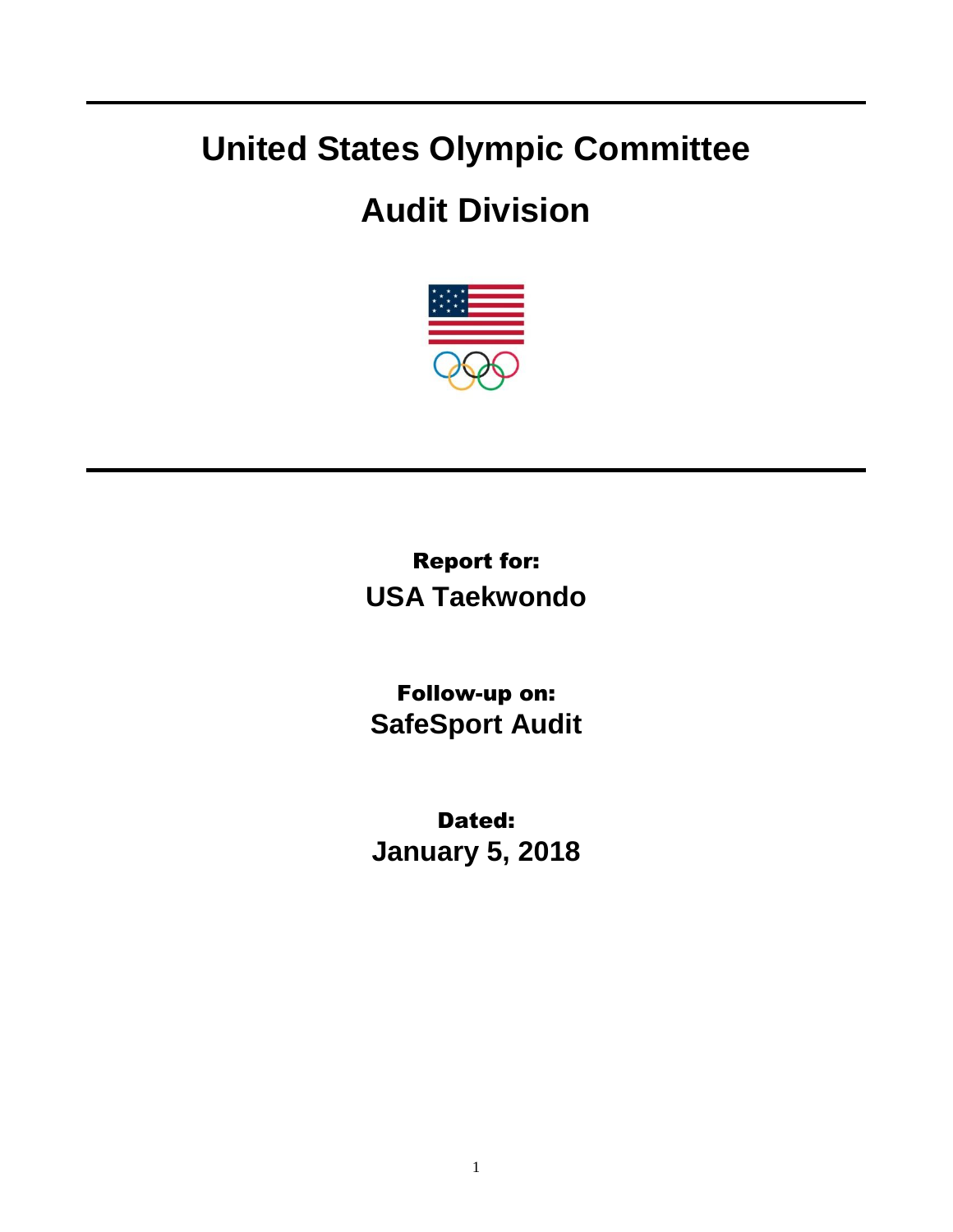

UNITED STATES OLYMPIC COMMITTEE 1 Olympic Plaza Colorado Springs, CO 80909

January 5, 2018

Steve McNally Executive Director USA Taekwondo

Dear Steve,

During the second and third quarter of 2017, Baker Tilly Virchow Krause (Baker Tilly) performed a SafeSport audit of USA Taekwondo (USAT). The purpose of this follow-up review is to report on the status of recommendation from the SafeSport audit of USAT dated October 2017. Our methodology was limited to communication with USAT and a review of various policies provided by the organization. The Audit Division did not perform additional audit work to verify action was taken. However, SafeSport will continue to be tested during the routine audit process.

The review found that the recommendation was implemented and is considered closed. Overall, USAT was prompt to implement the recommendation made in the SafeSport audit.

We thank you and your staff for assisting in this follow-up review.

Sincerely,

fit Julle

Bridget Toelle, CPA, CIA Ellen Senf Senior Director, Audit Staff Auditor

Eller A Sent

cc: Scott Blackmun Don Reynolds Rick Adams Gary Johansen Chris McCleary